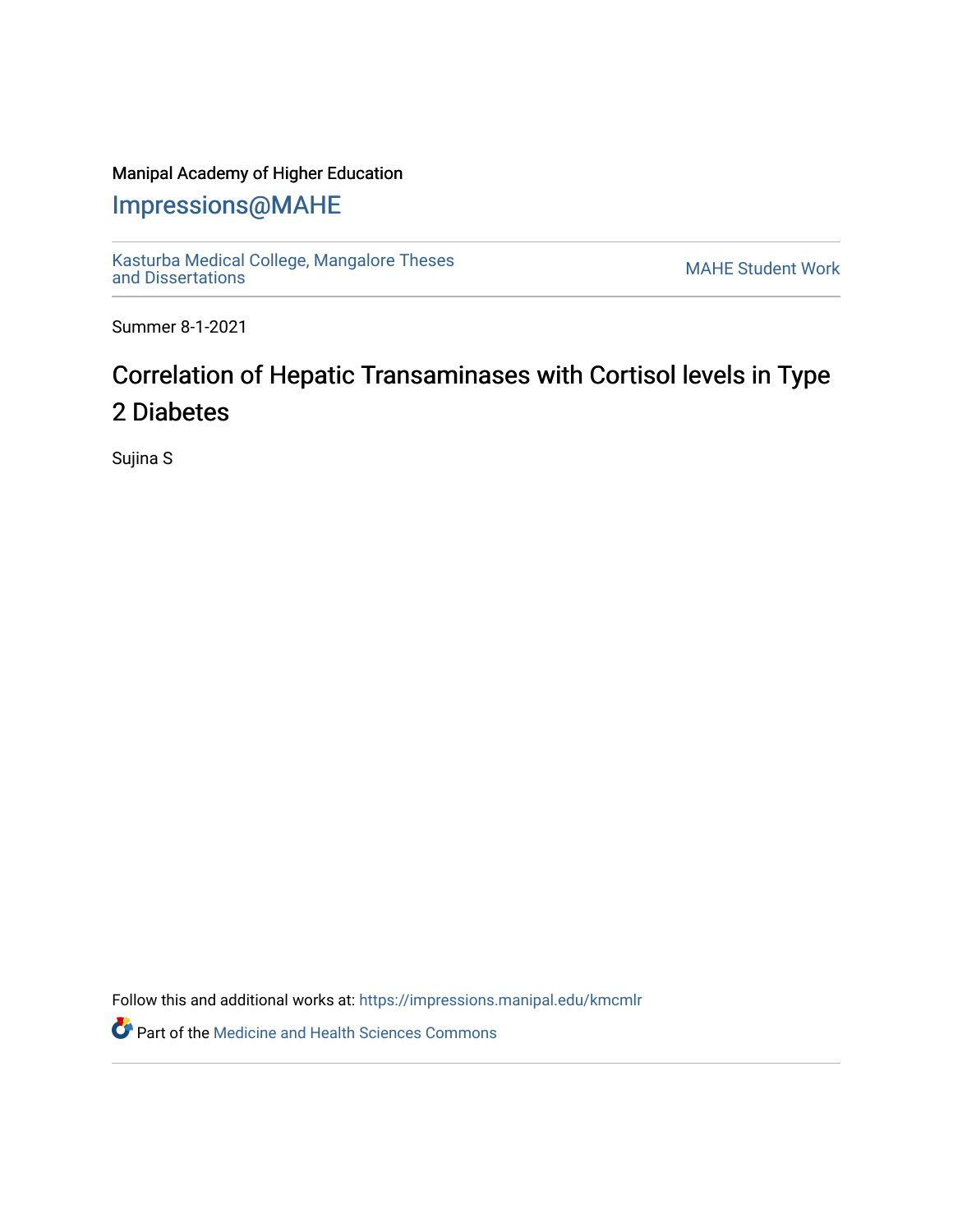## **Correlation of Hepatic Transaminases with Cortisol levels in Type 2 Diabetes.**

Sujina S S<sup>1</sup>, Vinod Chandran<sup>\*2,</sup> Poornima Manjrekr, Aradhana Marathe

<sup>1</sup>Post graduate student Department of Biochemistry, Kasturba Medical College, Mangalore, Manipal Academy of Higher Education, Manipal, India

<sup>2</sup>Associate professor, Department of Biochemistry, Kasturba Medical College, Mangalore, Manipal Academy of Higher Education, Manipal, India

\*Correspondence: Dr. Vinod Chandran, Associate professor, Department of Biochemistry, Kasturba Medical College, Mangalore, Manipal Academy of Higher Education, Manipal, India,575001

Tel no:

Email:

### **Abstract**

**Background:** Aminotransferases are the markers of liver function and cortisol is the hyperglycemic stress hormone, both have been associated with insulin resistance and type 2 diabetes. **Objectives:** This study aimed to evaluate the correlation of cortisol with hepatic transaminases; AST and ALT also with fasting blood glucose (FBG) and HbA1c in type 2 diabetic patients. Also, the AST, ALT and cortisol levels of participants were compared based on their diabetic duration and gender. **Methods:** This prospective study included patients with type 2 diabetes (n=89) with a mean diabetic duration of  $7.66 \pm 6.871$  years, of which 66.3% were males and 33.7% were females. Data for the above parameters except cortisol were collected from the data management system of the central lab. Morning serum cortisol levels were estimated by enzyme-linked immunosorbent assay (ELISA) method. Karl Pearson's correlation coefficient and independent student's t-test were applied to find correlation and comparison of AST, ALT and cortisol levels of participants based on their diabetic duration and gender respectively. **Results:**  The comparison based on diabetic duration shows significant differences ( $p<0.005$ ) with AST while, not with ALT and cortisol. Also, they did not show a significant difference in either of the gender. Among hepatic transaminases, the probability of association of ALT with FBS levels and HbA1c levels was significant ( $p<0.05$ ). However, though a positive trend is seen in the AST association, there is no strong correlation observed. Likewise, the association of serum cortisol levels, with AST, ALT and HbA1c was not significant but the probability of association was significant with FBS levels. **Conclusion:** Findings from the present study suggest that liver transaminases are positively correlated with serum cortisol levels in type 2 diabetic patients.

### **Keywords:**